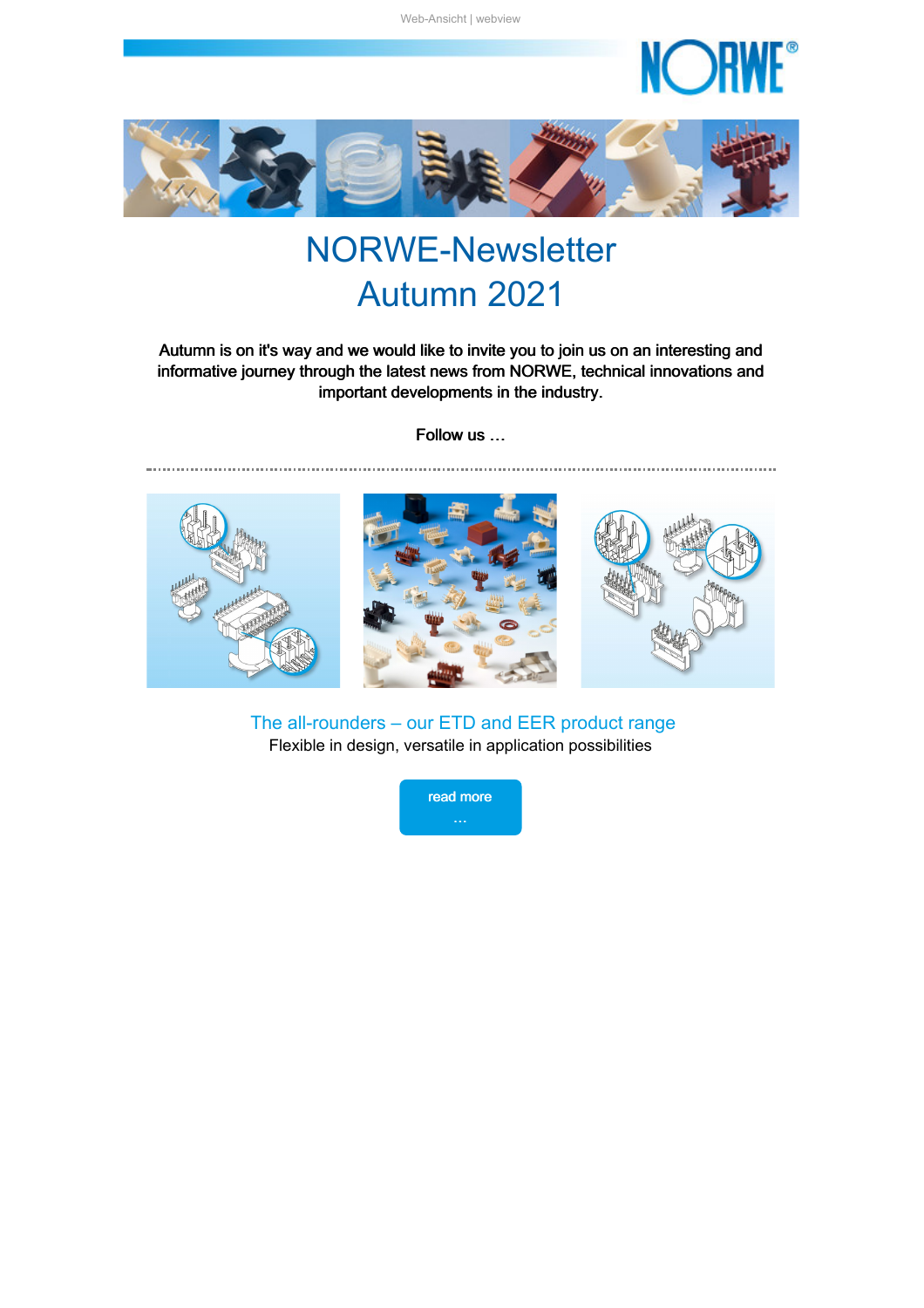

Act and think with foresight

Make your component disposition for 2022 and beyond now





### NORWE products at trade fairs all over the world

We are in the preliminary planning of our trade fair activities 2022/2023

read [more](#page-3-1)

<span id="page-1-0"></span>



Process heat from plastics part production diverted to the heating system

NORWE has used the summer months to further optimize energy management

read [more](#page-4-0)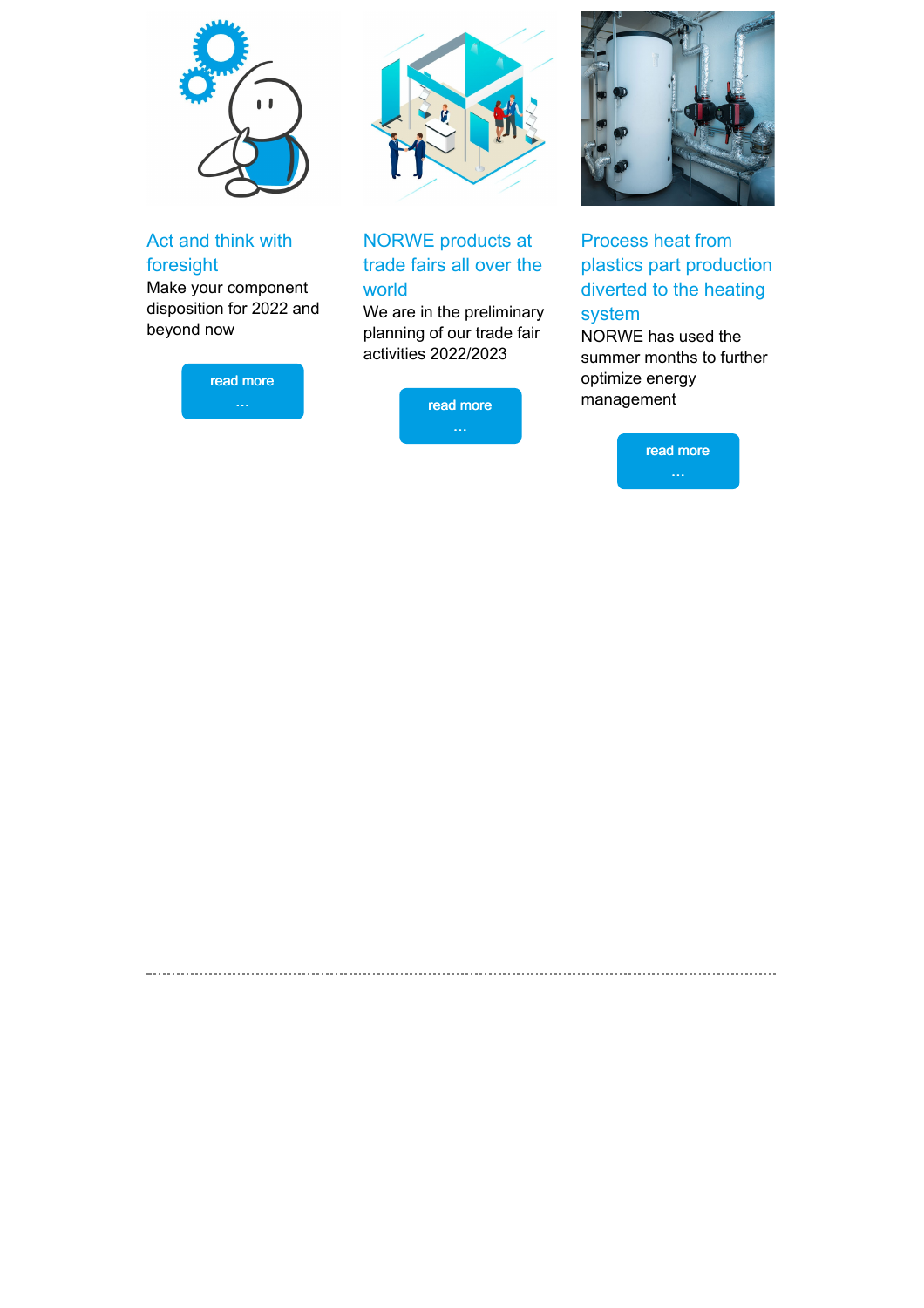### The all-rounders – our ETD and EER product range Flexible in design, versatile in application possibilities

#### ETD lr Coilformers

The ETD-Series lr is a completely new design from NORWE. The coilformers feature a reduced weight and also a minimized overall height.

Special winding noses and a new wire routing provide tension-relief when binding on the wire. Due to their optimized design, the coilformers are very attractive with regard to technical and also economical aspects.

A well-established design and – resulting there of – optimum features in the further processing characterize this solid series. All coilformers are suitable for automatic winding on computer controlled machines. They feature stand-offs on the PCB-side, thus reducing solder problems.

#### Click here for more [information](https://taadea104.emailsys1a.net/c/177/4413551/0/0/0/221187/a638b78da4.html)



#### ETD Standard with Solder-Pins

A well-established design and – resulting there of – optimum features in the further processing characterize this solid series. All coilformers are suitable for automatic winding on computer controlled machines. They feature stand-offs on the PCB-side, thus reducing solder problems.



#### ETD Standard Side-Wrapping Pins

Due to integrate of side-wrapping pins the total height is reduced by 3 mm. The pins have a separate wrap area where wrapping and soldering is possible without any problem. The pin-side for contacting to the PCB, however, remains unaffected and free of tin.

Click here for more [information](https://taadea104.emailsys1a.net/c/177/4413551/0/0/0/221191/a616dbe94f.html)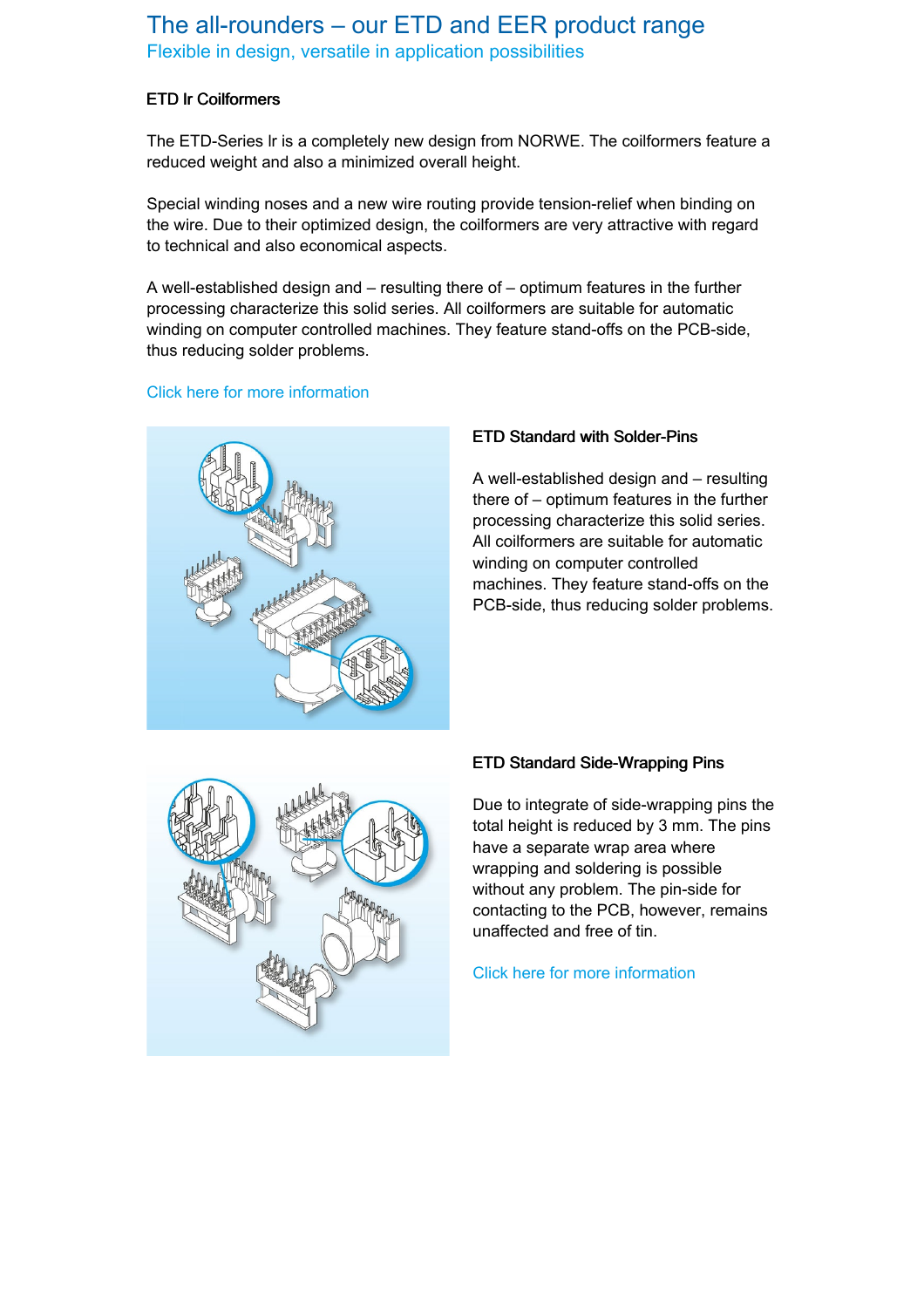#### EER Coilformers

The coilformer series is a completely new design from NORWE and features a reduced weight and also a minimized overall height. The EER-coilformers for power conversion are very well suitable for compact windings with low leakage inductance. The design allows automatic winding also on NC winding machines. The round inner core is suitable for the use of thick wires or strips. The coilformers have stand offs to avoid cold-solder joints to the PCB.

#### Click here for more [information](https://taadea104.emailsys1a.net/c/177/4413551/0/0/0/221191/a616dbe94f.html)



<span id="page-3-0"></span>

### Act and think with foresight Make your component disposition for 2022 and beyond now

Create the optimal conditions for a smooth and most reliable production in your company with early and long-term component orders.

In order to handle the unpredictable developments in the plastic markets, NORWE is offering order terms of up to one year and more. Therefore, you should already plan and concretise your partial demand for 2022, with foresight to 2023.

We offer you the opportunity to process your entire order in partial deliveries according to the individually requesed or binding delivery intervals specified by you.

Working in direct contact with our specialist advisers, we are sure we will be able to develop a strategy to suit your requirements and your needs.



<span id="page-3-1"></span>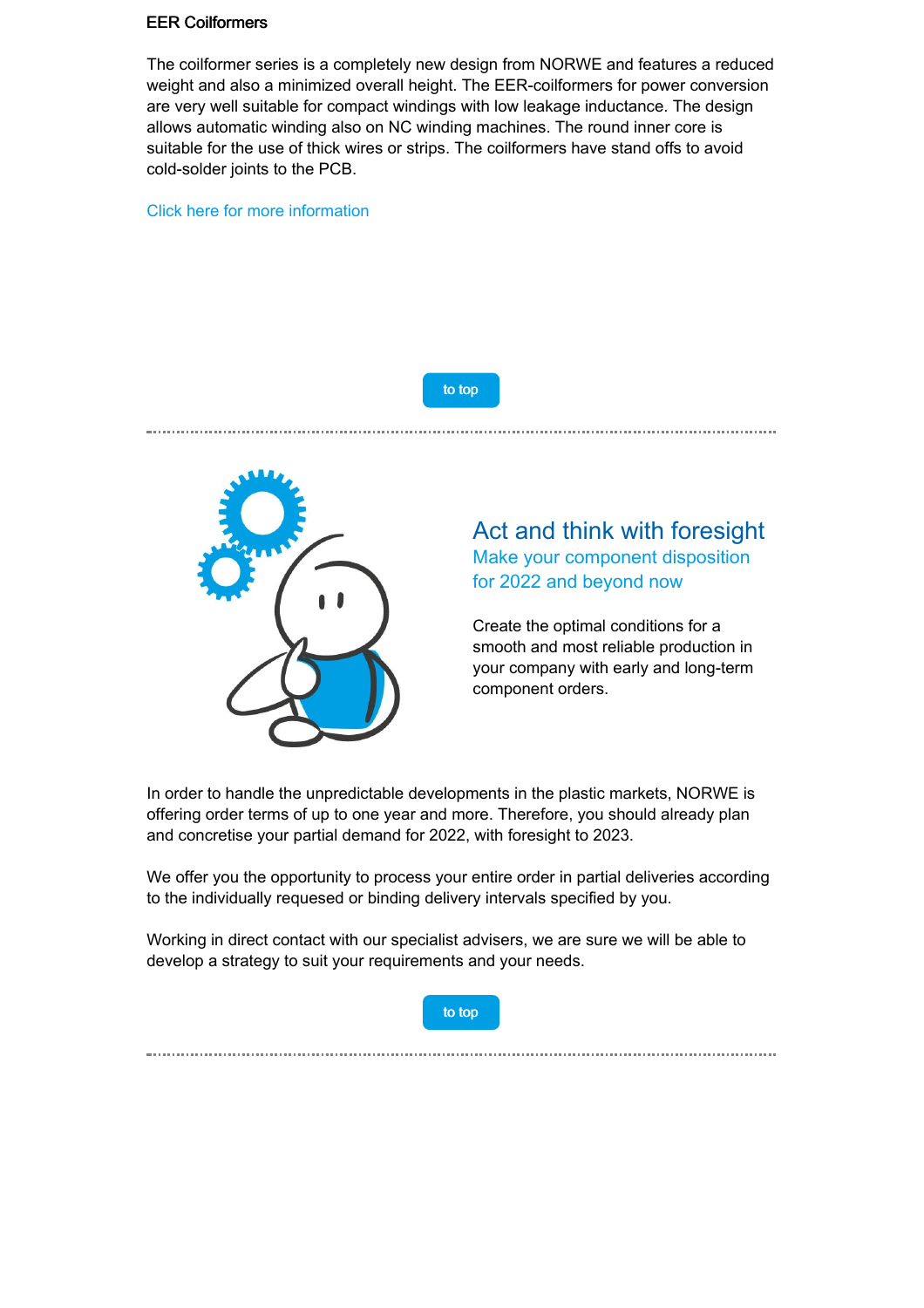

### NORWE products at trade fairs all over the world We are in the preliminary planning of our trade fair activities 2022/2023

With cautious optimism and an incalculable remaining risk, regarding the development of the worldwide Corona pandemic, we are very optimistic and are pre-planning our exhibition participatations for the coming years 2022 and 2023.

NORWE coilformers and components are in use all around the world and we are looking forward to presenting you our varied range of products and services again live on site at your exhibition.

On our website you will always find our latest news. At NEWS/ Exhibitions we keep you updated about the trade fairs and exhibitions taking place with NORWE participatations.

Welcome! See you soon.

to [top](#page-0-0)

<span id="page-4-0"></span>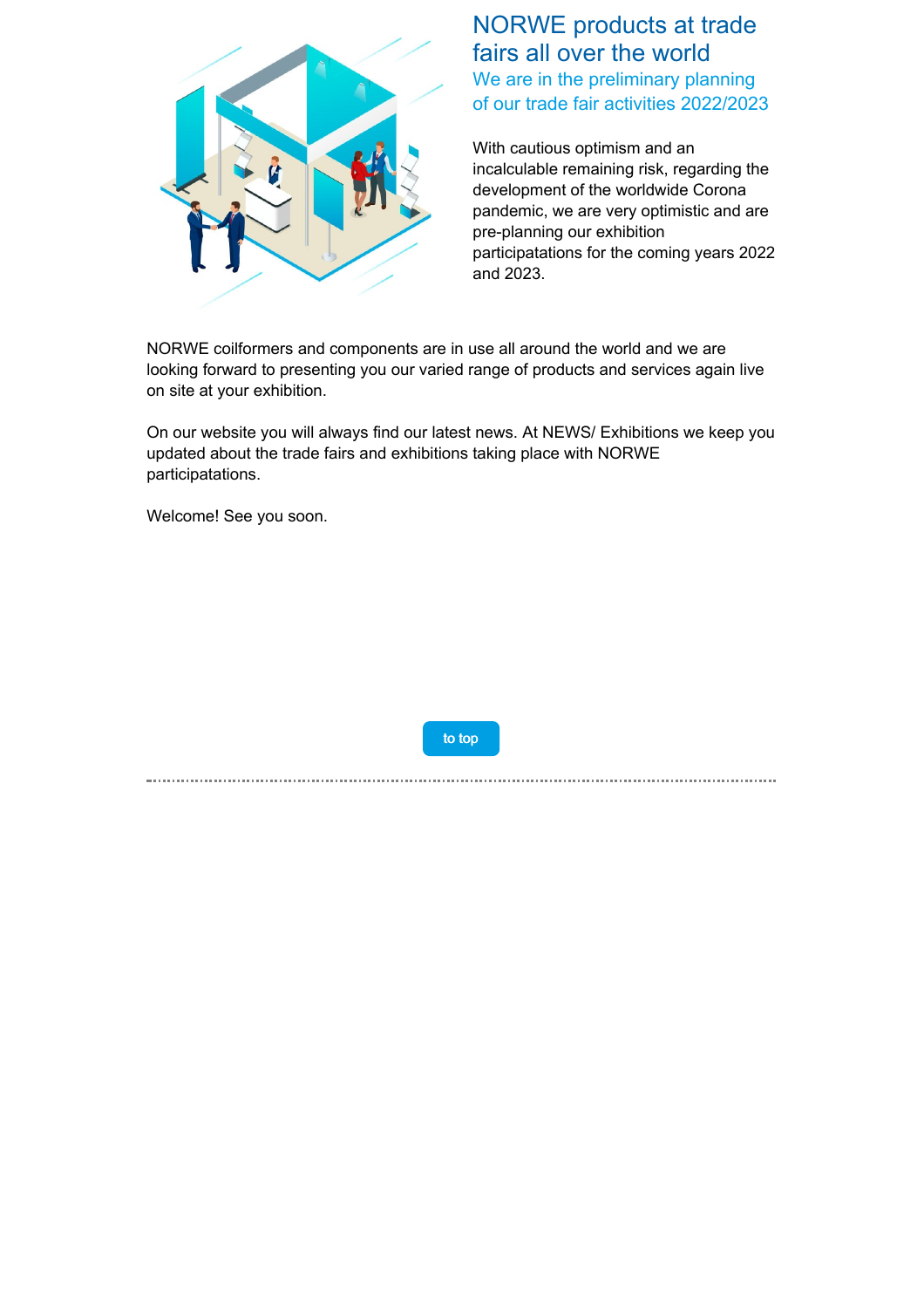

## Process heat from plastics part production diverted to the heating system

NORWE has used the summer months to further optimize energy management

As part of detailed structural and technical changes planned and implemented, NORWE has succeeded in redirecting the process heat from the plastics part production and using it for the company's heat pump- based heating.

As a result, existing resources could once again be integrated sensibly and environmentally friendly into the environmentally oriented overall concept of the company.

to [top](#page-0-0)

We hope you enjoyed our newsletter. We would be pleased if you would join us for the next edition.

We wish our readers a pleasant and relaxed autumn time as possible.